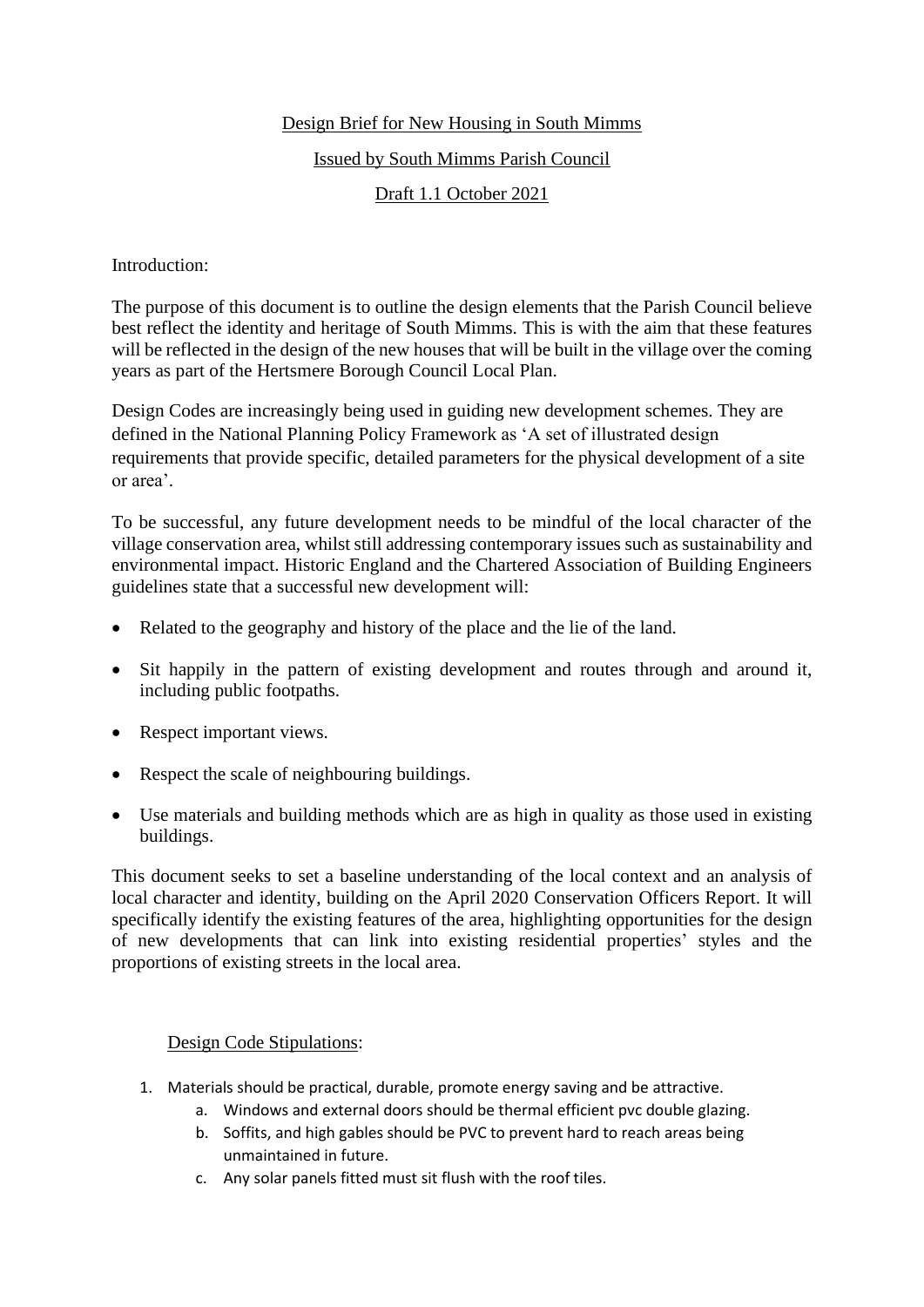- d. The use of porches is encouraged to reduce winter heat loss.
- e. Rendering on houses should be pre coloured to reduce future maintenance burden on homeowners.
- f. Roof constructions should be such that they can be used for accommodation thus preventing a mis-match of different styles and quality of loft conversions in the future. This should be done with small apex framed dormers (fig a) where used.
- 2. The choice of materials for housing should help the new development to fit harmoniously with its semi -rural surroundings.
	- a. Rendered houses in South Mimms are predominantly white, often with black windows to reflect the White Hart public house or Arlington House.
	- b. Brick houses tend to have white windows.
	- c. Older brick houses have a soldier course above windows.
- 3. Different styles and designs should be alternated, not only to give a range of housing sizes, but also to ensure that the housing is not all identical.
- 4. The height, scale, massing and relationships between buildings must be appropriate to the existing density of housing; with green spaces to break up areas and visitor parking.
- 5. Views, vistas and landmarks identified in the Conservation Officers report must be protected. This means that were possible the siting of houses within each section of development should aim to protect the views of existing homeowners, in such that a blocking of a view does not devalue the worth of their home.



View from Frowycke Crescent >>>

Roofscapes must not exceed those of housing in adjoining existing roads. Developers need to work with the topography of the landscape using banking to protect new and existing homes from road and traffic road as well as road layouts that disguise the volume of houses built, particular from main roads.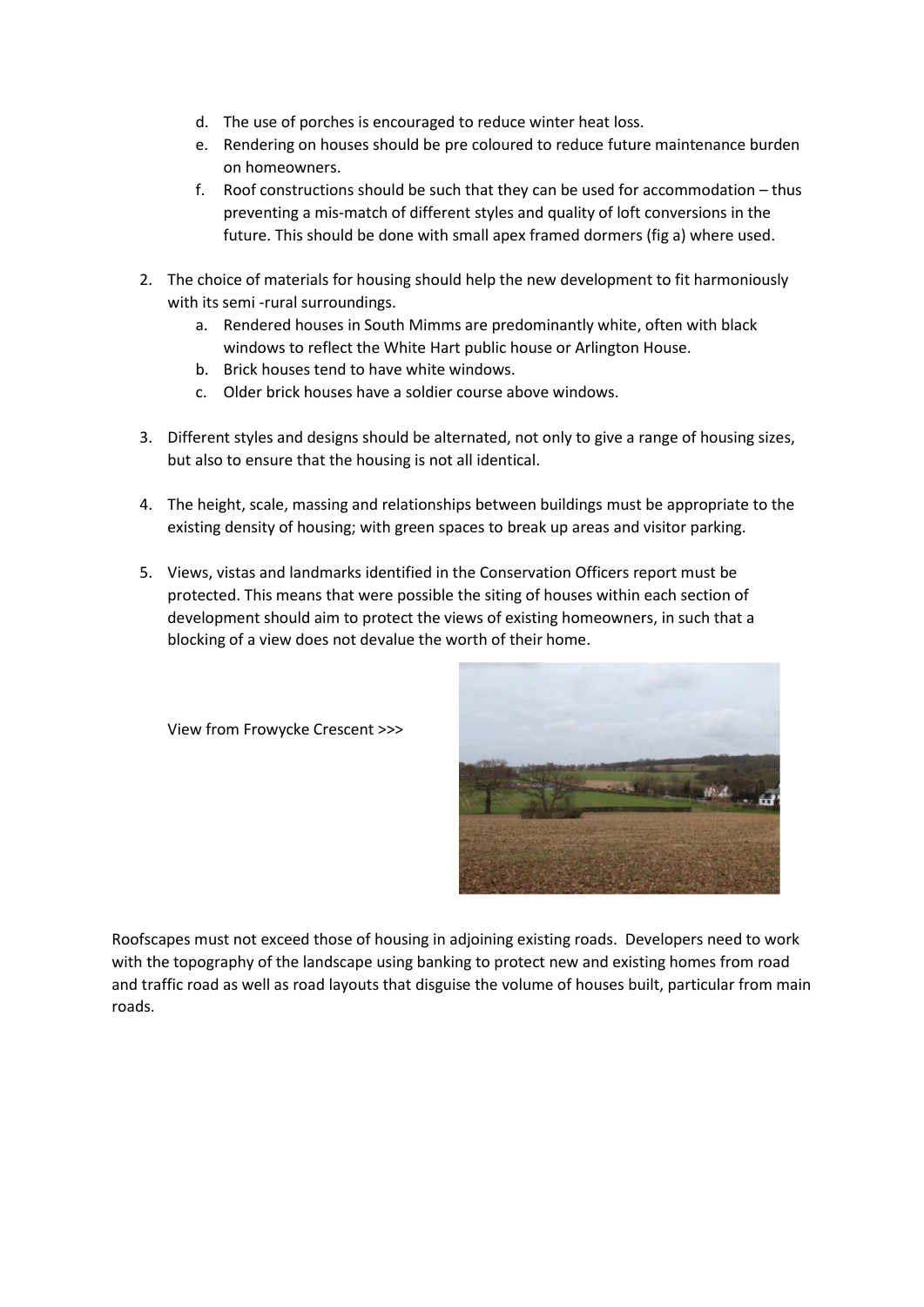View from Cecil Road >>>>



- 6. The facilities of the homes must be appropriate for modern family living:
	- a. Houses of three bedrooms or more should have a second bathroom.
	- b. Garages should be wide and long enough to fit a family SUV.
	- c. Each dwelling should have an electric car charging point.
	- d. All dwellings must have a minimum of two off road parking spaces, three for larger homes.
	- e. All dwellings should have fibre broadband.
- 7. Local Shops and Work Spaces.

Whilst recognising the need for a handful of retail and commercial spaces, design of these buildings must reflect the nature of the rural landscape they are being built on, like those at Battlers Green Farm Shops, in Radlett.





Barns at the White Hart